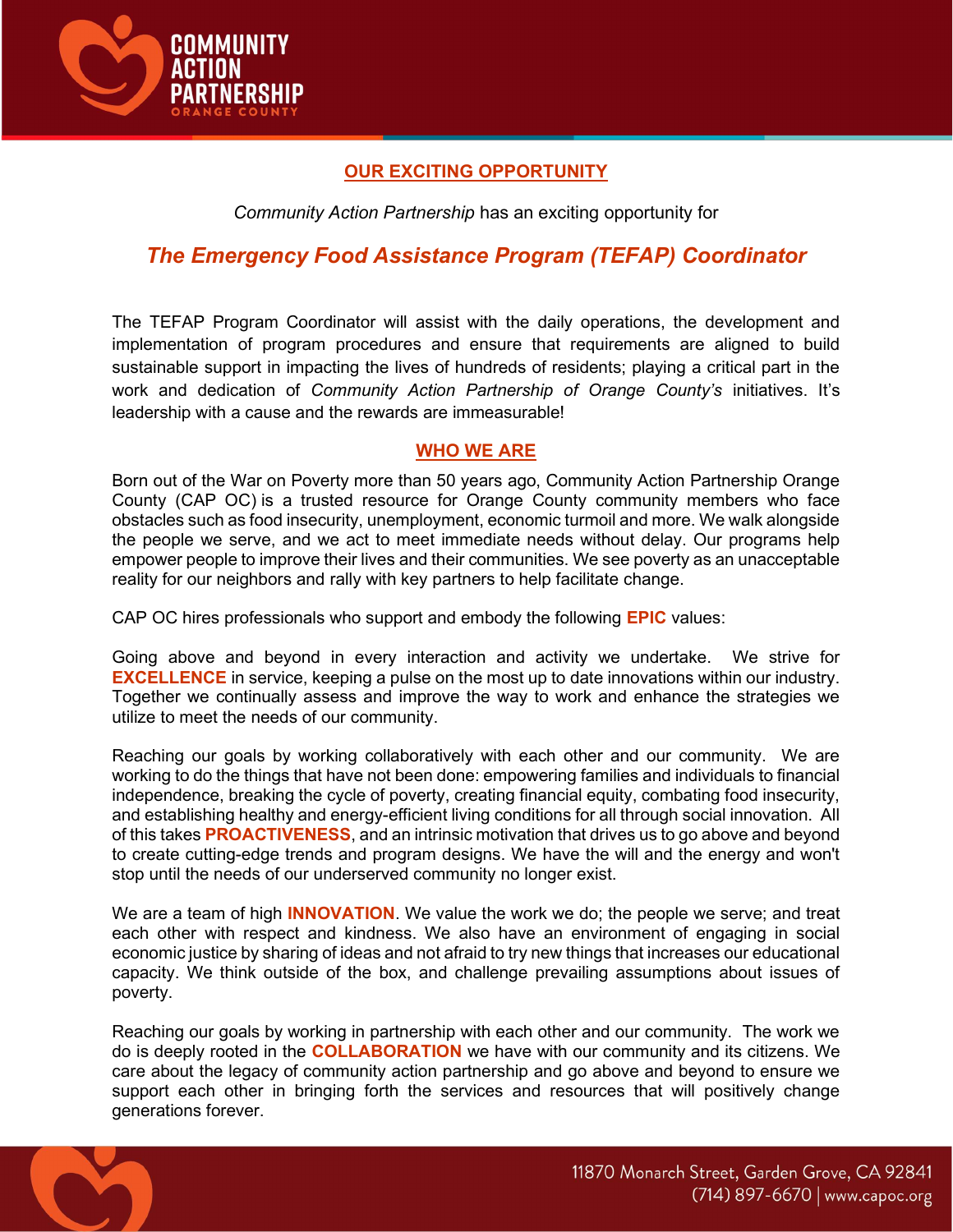

We have remained true to our mission "We seek to end poverty by stabilizing, sustaining and empowering people with the resources they need when they need them. By forging strategic partnerships, we form a powerful force to improve our community."

### VALUES

In addition to our EPIC values our external values are as follows:

#### Leadership

We are guiding critical shifts in how people think and act to address the root causes of poverty

#### Collaboration

We bring together all capable partners to achieve transformative results

#### **Trust**

For over 50 years, the community has counted on us to empower those in need

#### Compassion

We treat each person we serve respectfully and with great care

#### **Justice**

We are passionate about advocating for those living in poverty and creating equity throughout the region

### WHAT YOU WILL ACCOMPLISH IN THIS ROLE

Works under general supervision of the Warehouse Manager. Coordinates The Emergency Food Assistance Program (TEFAP), food order processing and deliveries working closely with Agency Relations Department and Warehouse Manager.

Position will pay \$23.00 per hour.

### ROLES AND RESPONSIBILITIES

- As the first point of contact for The Emergency Food Assistance Program (TEFAP), partner agencies exhibit excellent customer service techniques, providing a positive and professional representation of the Food Bank.
- Process The Emergency Food Assistance Program (TEFAP) orders via phone, email and walk in.
- Completes invoices for all outgoing food orders for The Emergency Food Assistance Program (TEFAP).
- Completes weekly, monthly related report for The Emergency Food Assistance Program (TEFAP).
- Control the flow of The Emergency Food Assistance Program (TEFAP) incoming and outgoing food.
- Type correspondence from rough drafts, proofreads to ensure accuracy, types envelops, labels, etc.
- Compose routine correspondence; assume responsibility for routine monthly and cycle counts inventory.
- Maintain filling systems using established methods for quick and easy storage and retrieval.

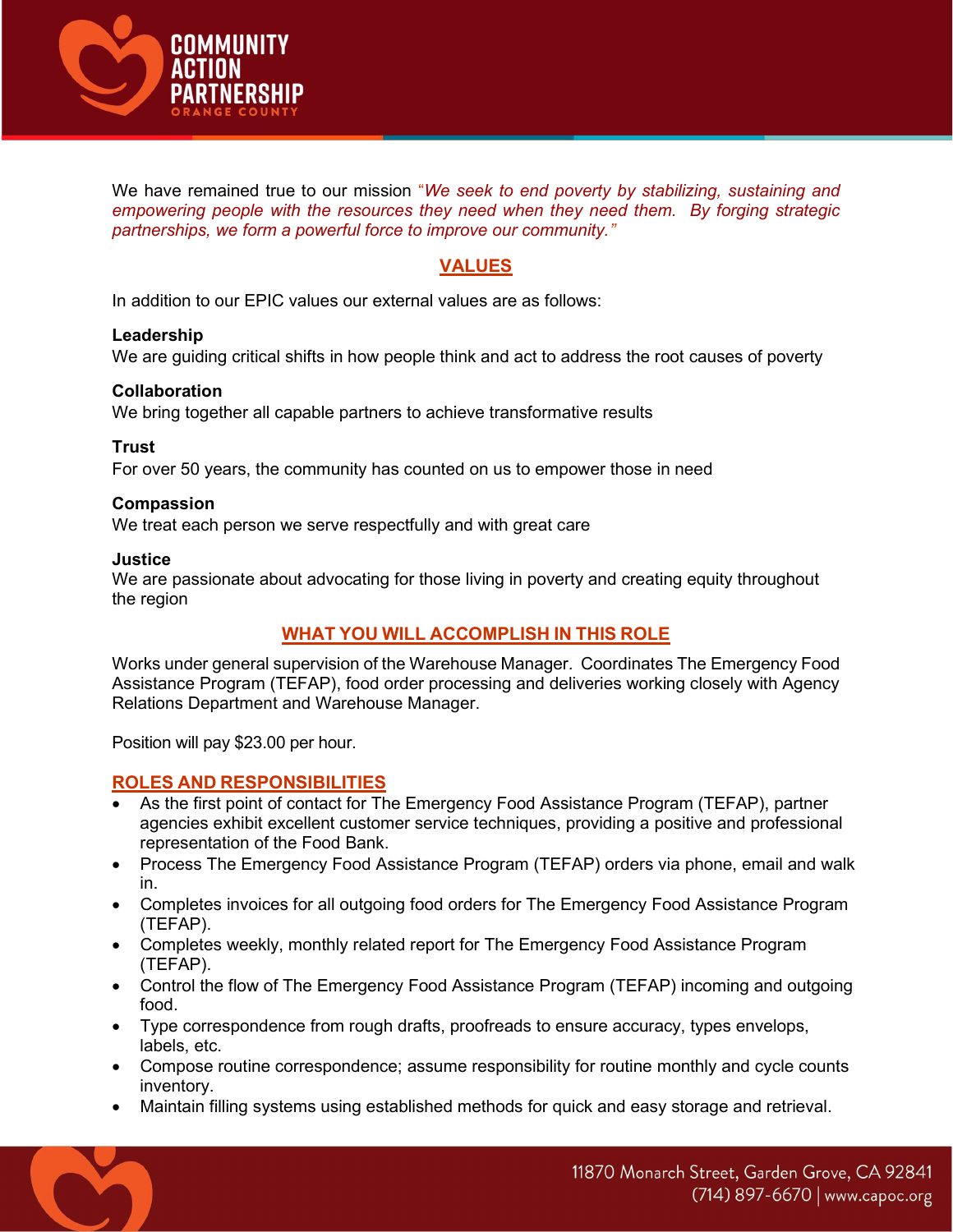

- Maintain and organize The Emergency Food Assistance Program (TEFAP) warehouse designated area.
- Schedule food pick-ups for Food Bank partner agencies.
- Read and routes incoming mail, responds to routine requests.
- Make copies from originals ensuring copies are clean and neat.
- Completes reports and other documents utilizing research skills when necessary.
- Communicate closely with Agency Relations Department.
- Consistently provide excellent customer service in a manner reflective of the spirit of the Agency's Mission Vision, and Promise.
- Must have English communication skills.
- Other duties as assigned.

### THE IDEAL CANDIDATE HAS KNOWLEDGE AND EXPERIENCE IN

- Office and business procedures.
- Be able to work weekends and/or evenings as needed.
- Establish filing system for easy storage and retrieval.
- Use the telephone for supportive referral sources such as Shelters, Child Protective Services, doctors and social services agencies.
- Customer service oriented.
- Ability to Multitask.
- Computer oriented.
- Fluent verbal and written English language skills and mathematical skills sufficient to create compose or compile information and data for reports or presentations. Familiarity with Microsoft Office, WORD, EXCEL, POWERPOINT and ACCESS as well as Windows XP a plus. Position requires computer literacy and data entry proficiency.
- Establish and cooperative relationships with Agency staff, Food Bank patrons, volunteers and others of varied backgrounds.
- Operate and use a 10-key calculator, computer, printer and typewriter.
- Must be able to work outdoors in varying temperatures and weather conditions.
- Communicate orally to effectively deal with the public.
- Add, subtract, multiply and divide using whole numbers and decimals.
- Understand and comply with health and safety regulations of a food warehouse.
- Establish and maintain rapport with staff, clients and others from culturally diverse backgrounds.
- Work weekends, evenings and/or holidays if needed.
- Fluently speak, read, and write Spanish is desirable.
- Possess a valid California Driver's License with a driving record that meets minimum standards established by Community Action Partnership of Orange County insurance carrier.
- Must be able to lift fifty (50) pounds or more alone.
- Must be able to work outdoors in varying temperatures and weather conditions.
- Bending, stooping, reaching, pulling, pushing, standing, kneeling, sitting, twisting, turning, walking, and bending at the waist may be physical requirements of the job.

## EDUCATION AND EXPERIENCE